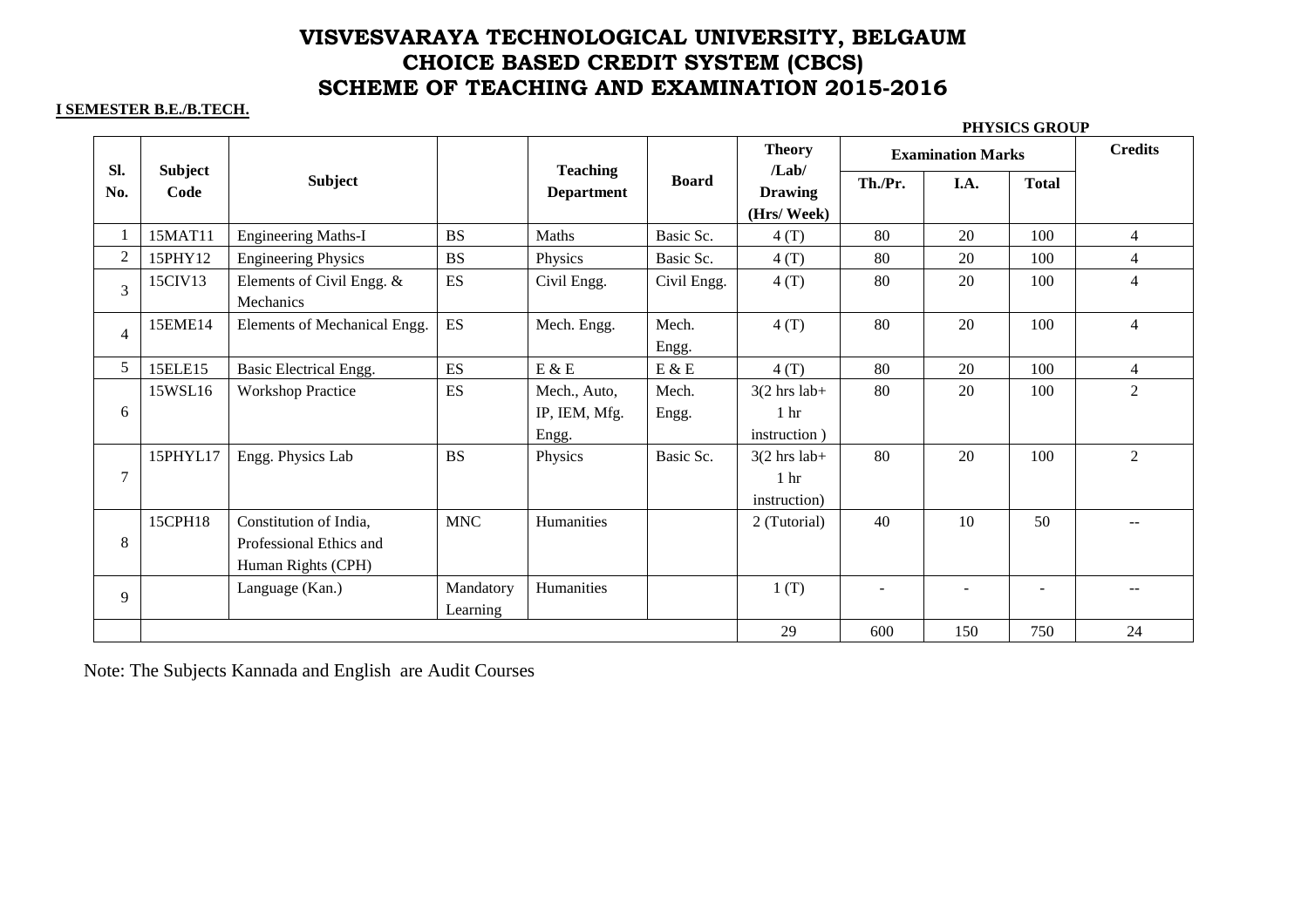#### **IISEMESTER B.E./B.TECH.**

|                |                 |                                                                   |                       |                                        |                               |                                                                    | PHYSICS GROUP            |        |                          |                |  |  |
|----------------|-----------------|-------------------------------------------------------------------|-----------------------|----------------------------------------|-------------------------------|--------------------------------------------------------------------|--------------------------|--------|--------------------------|----------------|--|--|
|                |                 |                                                                   |                       |                                        |                               | <b>Theory</b>                                                      | <b>Examination Marks</b> |        |                          | <b>Credits</b> |  |  |
| Sl.<br>No.     | Subject<br>Code | <b>Subject</b>                                                    |                       | <b>Teaching</b><br><b>Department</b>   | <b>Board</b>                  | /Lab/<br><b>Drawing</b><br>(Hrs/Week)                              | Th./Pr.                  | I.A.   | <b>Total</b>             |                |  |  |
|                | 15MAT21         | <b>Engineering Maths-II</b>                                       | <b>BS</b>             | Maths                                  | Basic Sc.                     | 4(T)                                                               | 80                       | 20     | 100                      | $\overline{4}$ |  |  |
| $\overline{2}$ | 15PHY22         | <b>Engineering Physics</b>                                        | <b>BS</b>             | Physics                                | Basic Sc.                     | 4(T)                                                               | 80                       | 20     | 100                      | $\overline{4}$ |  |  |
| 3              | 15CIV23         | Elements of Civil Engg. &<br>Mechanics                            | <b>ES</b>             | Civil Engg.                            | Civil Engg.                   | 4(T)                                                               | 80                       | 20     | 100                      | $\overline{4}$ |  |  |
| 4              | 15EME24         | Elements of Mechanical Engg.                                      | ES                    | Mech. Engg.                            | Mech.<br>Engg.                | 4(T)                                                               | 80                       | 20     | 100                      | $\overline{4}$ |  |  |
| 5              | 15ELE25         | Basic Electrical Engg.                                            | ES                    | $E \& E$                               | $\mathcal{E}$ & $\mathcal{E}$ | 4(T)                                                               | 80                       | 20     | 100                      | $\overline{4}$ |  |  |
| 6              | 15WSL26         | <b>Workshop Practice</b>                                          | ES                    | Mech., Auto,<br>IP, IEM, Mfg.<br>Engg. | Mech.<br>Engg.                | $3(2 \text{ hrs} \text{ lab}+$<br>1 <sub>hr</sub><br>instruction)  | 80                       | 20     | 100                      | 2              |  |  |
| $\overline{7}$ | 15PHYL27        | Engg. Physics Lab                                                 | <b>BS</b>             | Physics                                | Basic Sc.                     | $3(2 \text{ hrs} \text{ lab}+)$<br>1 <sub>hr</sub><br>instruction) | 80                       | 20     | 100                      | $\overline{2}$ |  |  |
| 8              | 15CPH28         | Constitution of India,<br>Professional Ethics and<br>Human Rights | <b>MNC</b>            | Humanities                             |                               | 2 (Tutorial)                                                       | 40                       | 10     | 50                       |                |  |  |
| 9              |                 | Language (Kan.)                                                   | Mandatory<br>Learning | Humanities                             |                               | 1(T)                                                               | $\overline{\phantom{a}}$ | $\sim$ | $\overline{\phantom{a}}$ | --             |  |  |
|                |                 |                                                                   |                       |                                        |                               | 29                                                                 | 600                      | 150    | 750                      | 24             |  |  |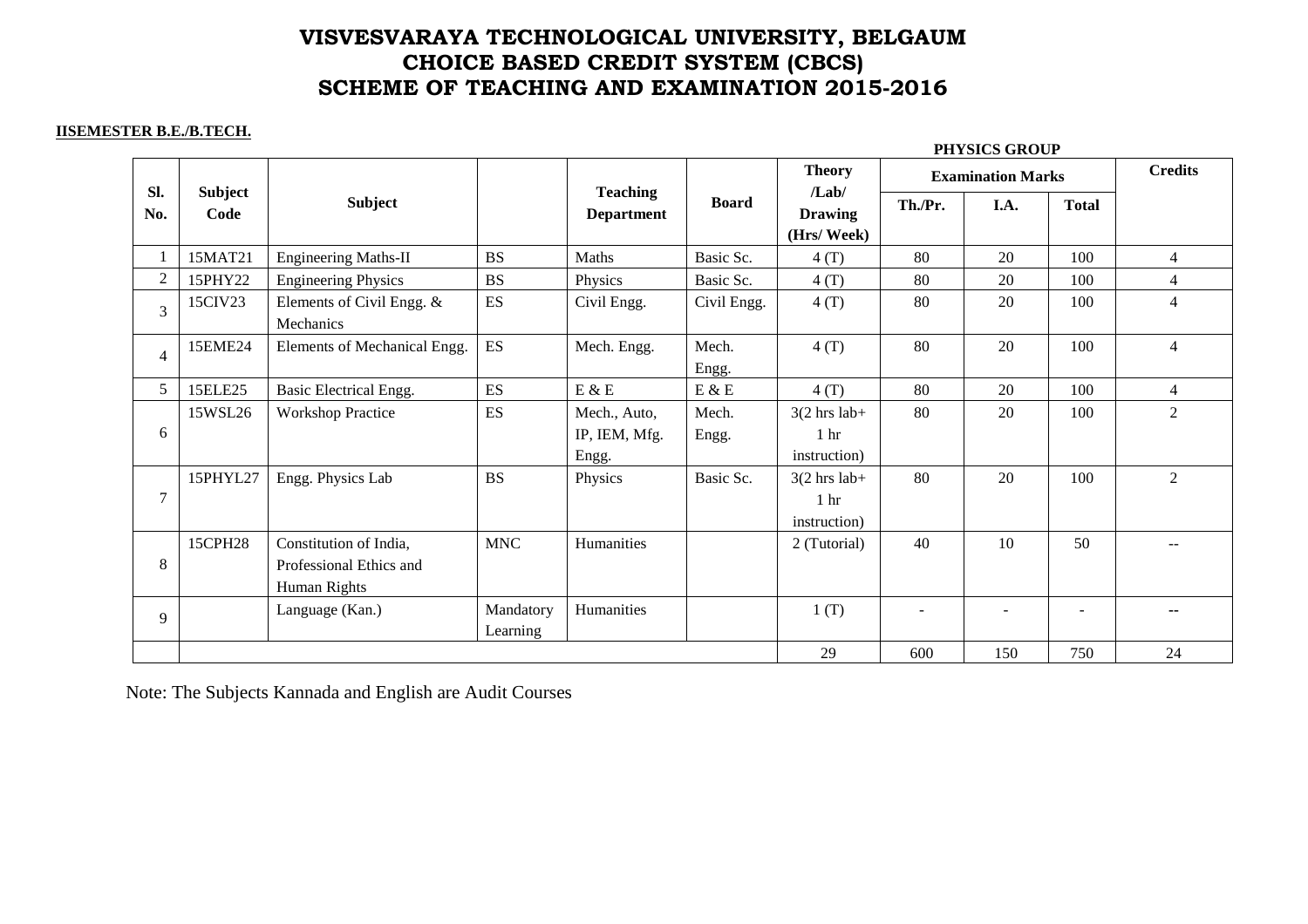#### **I SEMESTER B.E./B.TECH.**

|        |                 | <b>CHEMISTRY GROUP</b>                       |                          |                                            |                |                                            |                          |      |              |                |
|--------|-----------------|----------------------------------------------|--------------------------|--------------------------------------------|----------------|--------------------------------------------|--------------------------|------|--------------|----------------|
| Sl.    | Subject<br>Code | <b>Subject</b>                               |                          | <b>Teaching</b>                            | <b>Board</b>   | Theory /Lab/<br>Drawing (Hrs/<br>Week)     | <b>Examination Marks</b> |      |              | <b>Credits</b> |
| No.    |                 |                                              |                          | <b>Department</b>                          |                |                                            | Th./Pr.                  | I.A. | <b>Total</b> |                |
|        | 15MAT11         | <b>Engineering Maths-I</b>                   | <b>BS</b>                | Maths                                      | Basic Sc.      | 4(T)                                       | 80                       | 20   | 100          | $\overline{4}$ |
| 2      | 15CHE12         | <b>Engineering Chemistry</b>                 | <b>BS</b>                | Chemistry                                  | Basic Sc.      | 4(T)                                       | 80                       | 20   | 100          | $\overline{4}$ |
| 3      | 15PCD13         | Programming in C & Data<br><b>Structures</b> | $\mathop{\hbox{\rm ES}}$ | Any<br>Engineering<br>Department           | CSE            | 4(T)                                       | 80                       | 20   | 100          | $\overline{4}$ |
| 4      | 15CED14         | <b>Computer Aided Engineering</b><br>Drawing | <b>ES</b>                | Mech./IP/Auto/<br>Mfg.Engg./<br><b>IEM</b> | Mech.<br>Engg. | $6(2I+4P)$                                 | 80                       | 20   | 100          | $\overline{4}$ |
| 5      | 15ELN15         | <b>Basic Electronics</b>                     | <b>ES</b>                | E & C / E & E<br>/ TC / IT                 | E & C          | 4(T)                                       | 80                       | 20   | 100          | $\overline{4}$ |
| 6      | 15CPL16         | Computer Programming Lab                     | <b>ES</b>                | Any<br>Engineering<br>Department           | CSE            | $3(2 \text{ hrs lab} + 1)$<br>hr Tutorial) | 80                       | 20   | 100          | 2              |
| $\tau$ | 15CHEL17        | Engg. Chemistry Lab                          | <b>BS</b>                | Chemistry                                  | Basic Sci.     | $3(2 \text{ hrs lab} + 1)$<br>hr Tutorial) | 80                       | 20   | 100          | $\overline{2}$ |
| 8      | 15CIV18         | <b>Environmental Studies</b>                 | <b>MNC</b>               | Civil /<br>Environmental                   | Civil          | 2 (Tutorial)                               | 40                       | 10   | 50           |                |
| 9      |                 | Language (Eng.)                              | Mandatory<br>Learning    | Humanities                                 |                | 1(T)                                       |                          |      | ۰            |                |
|        |                 |                                              | 31                       | 600                                        | 150            | 750                                        | 24                       |      |              |                |